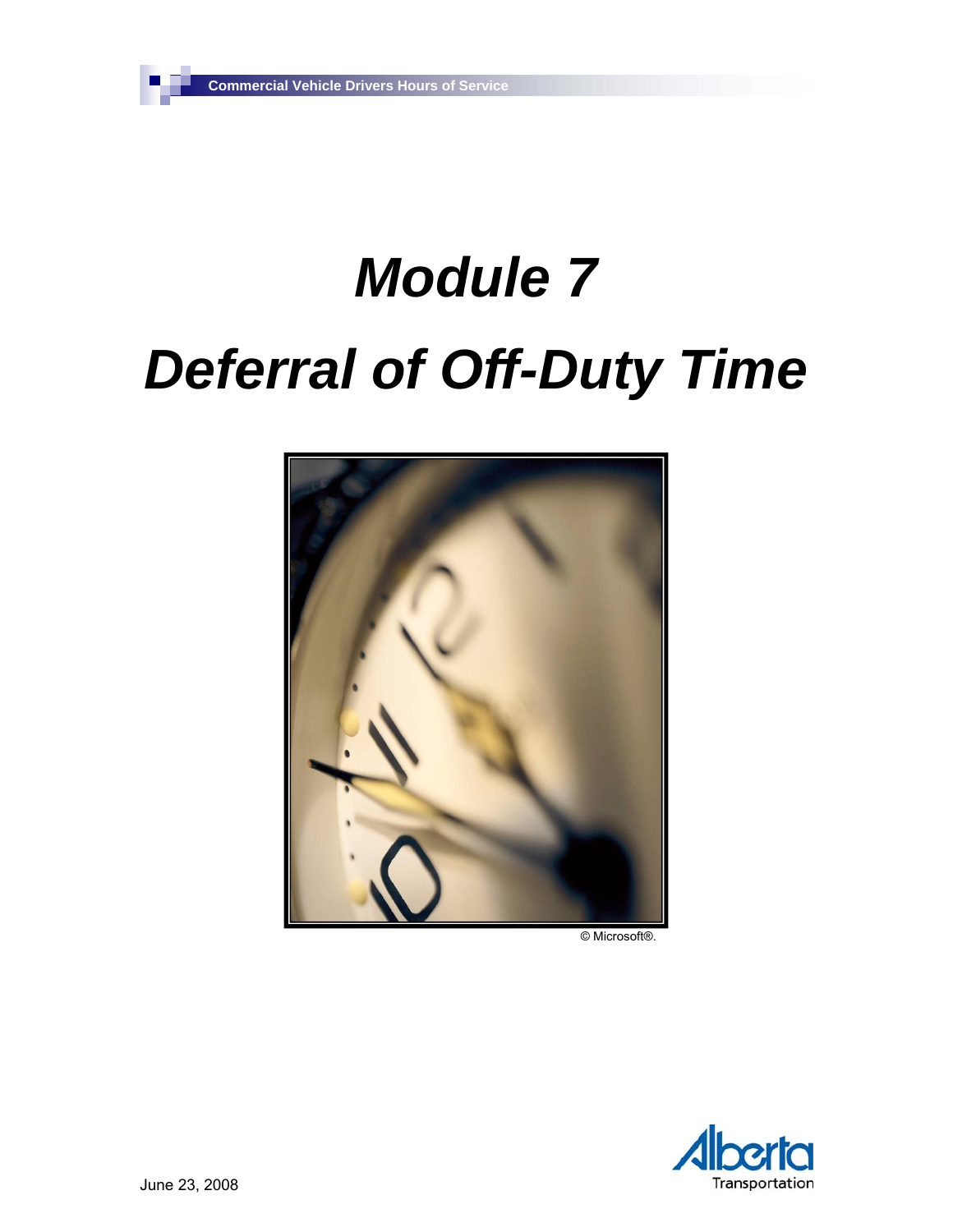

#### **What will I learn in this module?**

 $\triangledown$  Number of daily off-duty time hours that a driver can defer

 $\triangledown$  Conditions for daily off-duty time deferral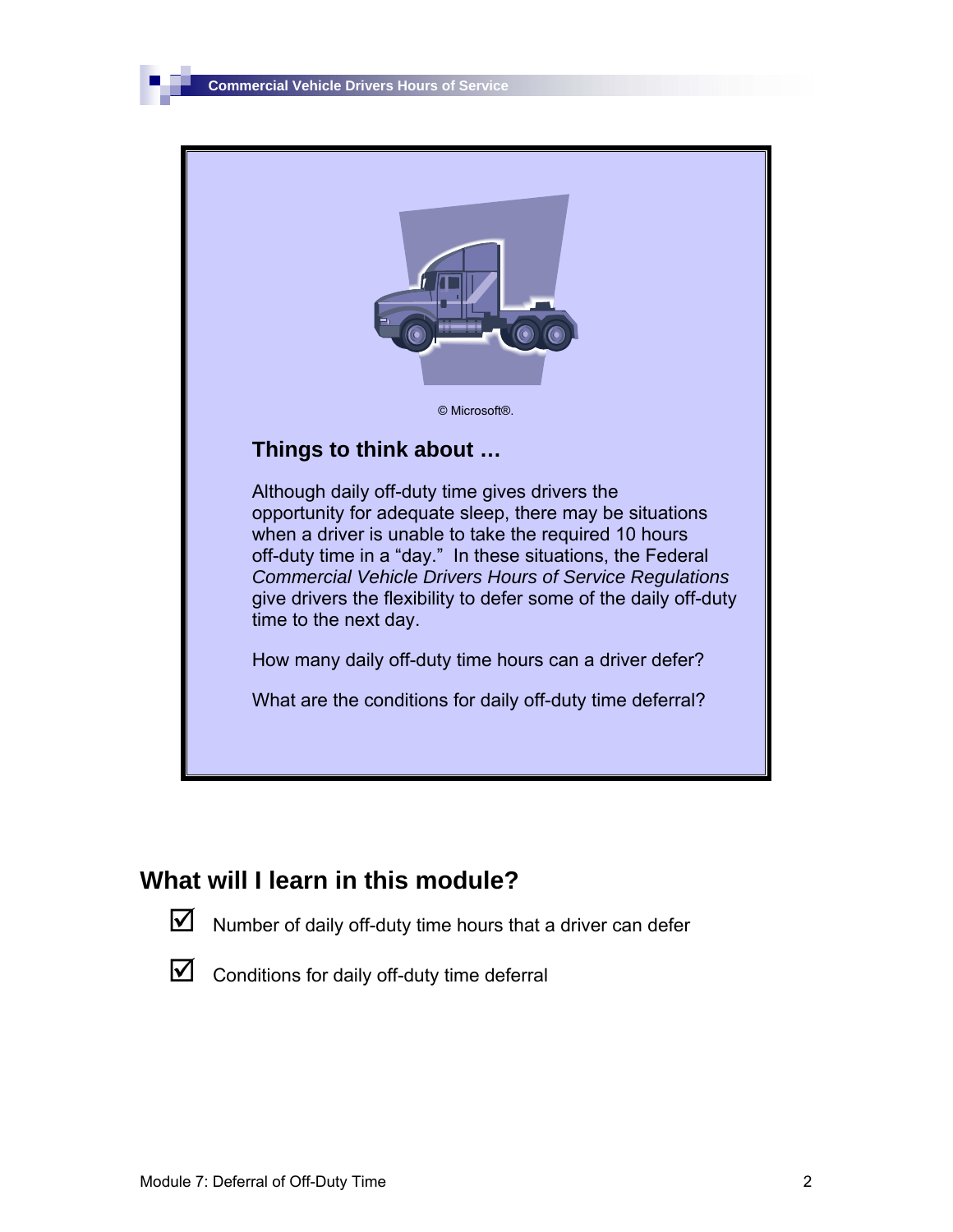## **How many daily off-duty time hours can a driver defer?**

#### *Legislative References:*

- *Federal Commercial Vehicle Drivers Hours of Service Regulations (SOR/2005-313) Section 16 Deferral of Daily Off-duty Time*
- *Federal Commercial Vehicle Drivers Hours of Service Regulations (SOR/2005-313) Section 13 Mandatory Off-duty Time*

If a driver is unable to take 10 hours of off-duty time in a day, the driver can defer up to 2 hours to the following day. However, the deferred off-duty time cannot be part of the 8 consecutive hours of core off-duty time (core rest).

Example:

| Day               | Off-Duty Time                                           |
|-------------------|---------------------------------------------------------|
| Day 1             | 8 hours                                                 |
| Day 2             | 12 hours (i.e., 10 hours + 2 hours deferred from Day 1) |
| <sup>-</sup> otal | 20 hours                                                |

The total off-duty time taken in the two days must be at least 20 hours (i.e., total off-duty time for 2 days  $\geq$  20 hours).

### **What are the conditions for daily off-duty time deferral?**

In order to defer daily off-duty time, a driver must meet the following conditions:

• Off-duty time hours deferred from Day 1 must be added to the next 8 consecutive hours of core off-duty time on Day 2. For example, if a driver deferred 2 hours from Day 1, the driver must take 10 consecutive hours of core off-duty time on Day 2 (8 hours + 2 hours).

It is important to note that the deferred off-duty time requirement is different from the regular daily off-duty requirement. Specifically, the driver must take all 8 consecutive hours of core off-duty time on Day 1 and all 10 consecutive hours of core off-duty time on Day 2.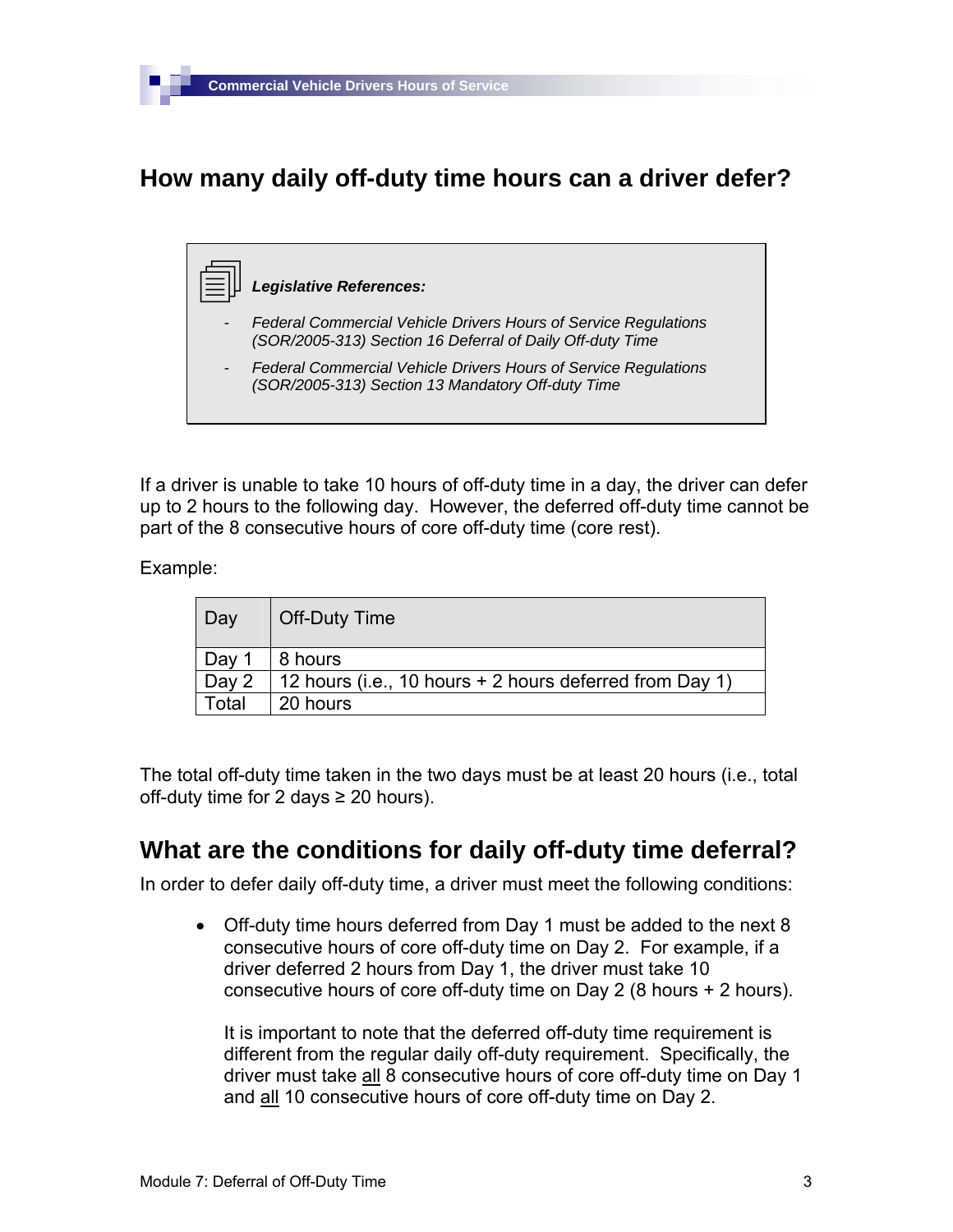- None of the core off-duty time can count towards the additional 2 hours of off-duty time on Day 2. However, the 2 hours of off-duty time (or a portion of the 2 hours) can occur immediately before or after the core rest period.
- Total driving time in the two days must not exceed 26 hours (i.e., total driving time  $\leq$  26 hours)
- When a driver decides to defer off-duty hours, the driver must first declare that the driver is "using" the deferral of off-duty time option by recording it in the "Remarks" section of the daily log. The driver must also record whether the driver is operating under Day One or Day Two of the deferral (i.e., both items need to be recorded on the daily log)

Although the deferral applies only to off-duty time, there is an impact on other daily limits. Because drivers can defer up to 2 hours of off-duty time to the next day, drivers can be on-duty for a maximum of 2 extra hours on Day 1. This can be "driving" or "on-duty, other than driving time". However, as discussed above, a driver cannot exceed 26 hours of driving time in the two days.

In addition, a driver must apply the following work shift limits in off-duty deferral situations:

- After 13 hours of driving time in a work shift, a driver must take at least 8 consecutive hours of off-duty time (core rest period) before driving again
- After 14 hours of on-duty time in a work shift, a driver must take at least 8 consecutive hours of off-duty time (core rest period) before driving again
- After 16 hours of elapsed time in a work shift, a driver must take at least 8 consecutive hours of off-duty time (core rest period) before driving again

In Module 9, we discuss cycle limits and the impact that off-duty time deferral has on cycle limits.

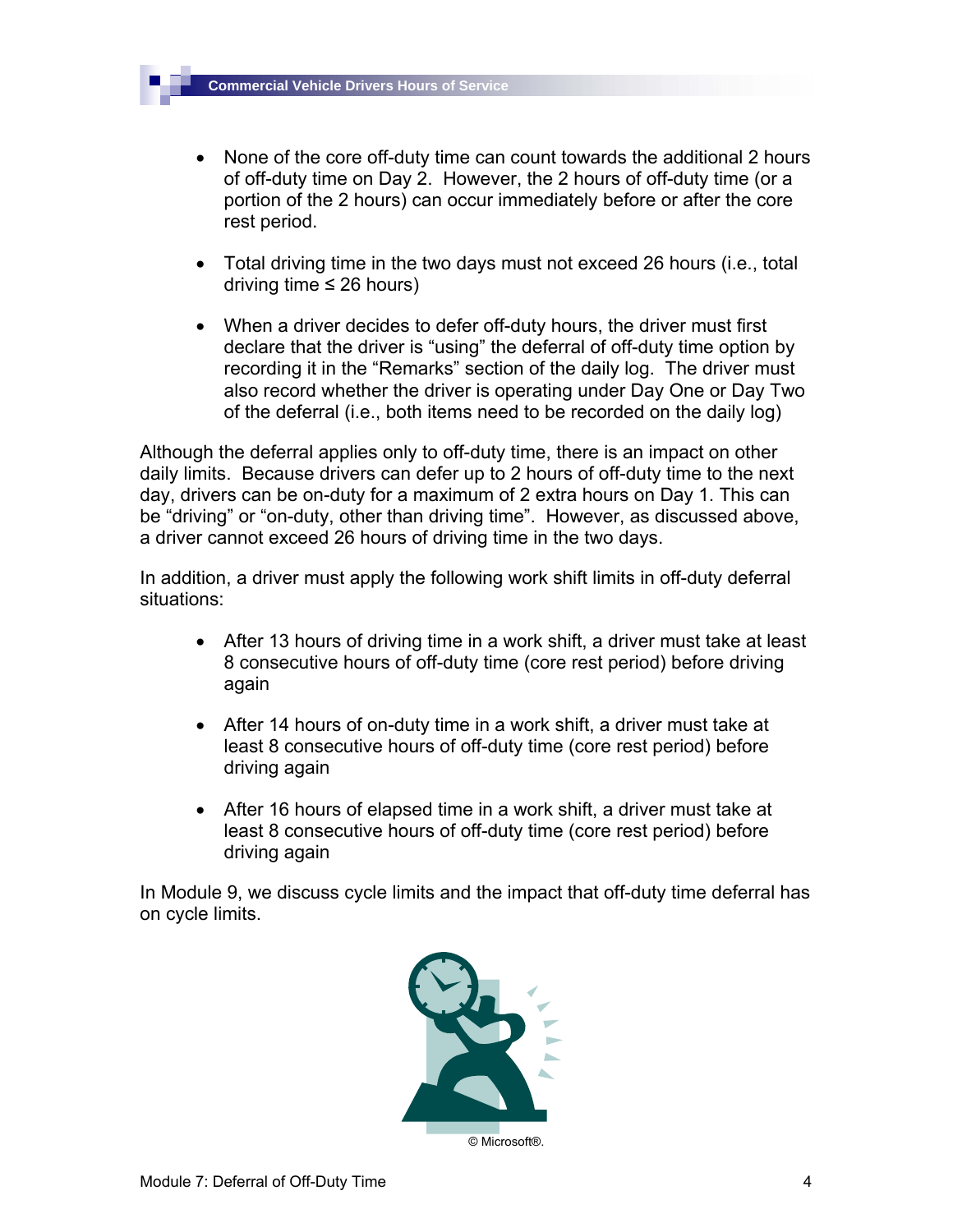

 $17$  $18$ 

 $13 - 20$ 

 $13 - 20$ 

21 22 23 24

21 22 23 24 Total Hours

8

0

15

1



 $\overline{\mathfrak{o}}$  $1 \quad 2 \quad 3$  $\overline{4}$  $5<sub>1</sub>$ 6  $\overline{7}$  $\bullet$ Remarks: Deferral of Off-duty Time Used - Day 1

Day #2

driving time

 $\overline{\phantom{a}}$ 



 $13$  $\overline{14}$  $15$  16  $17$  $18$ 

 $11$   $12$ 

 $10$ 

 $\mathbf{3}$ 

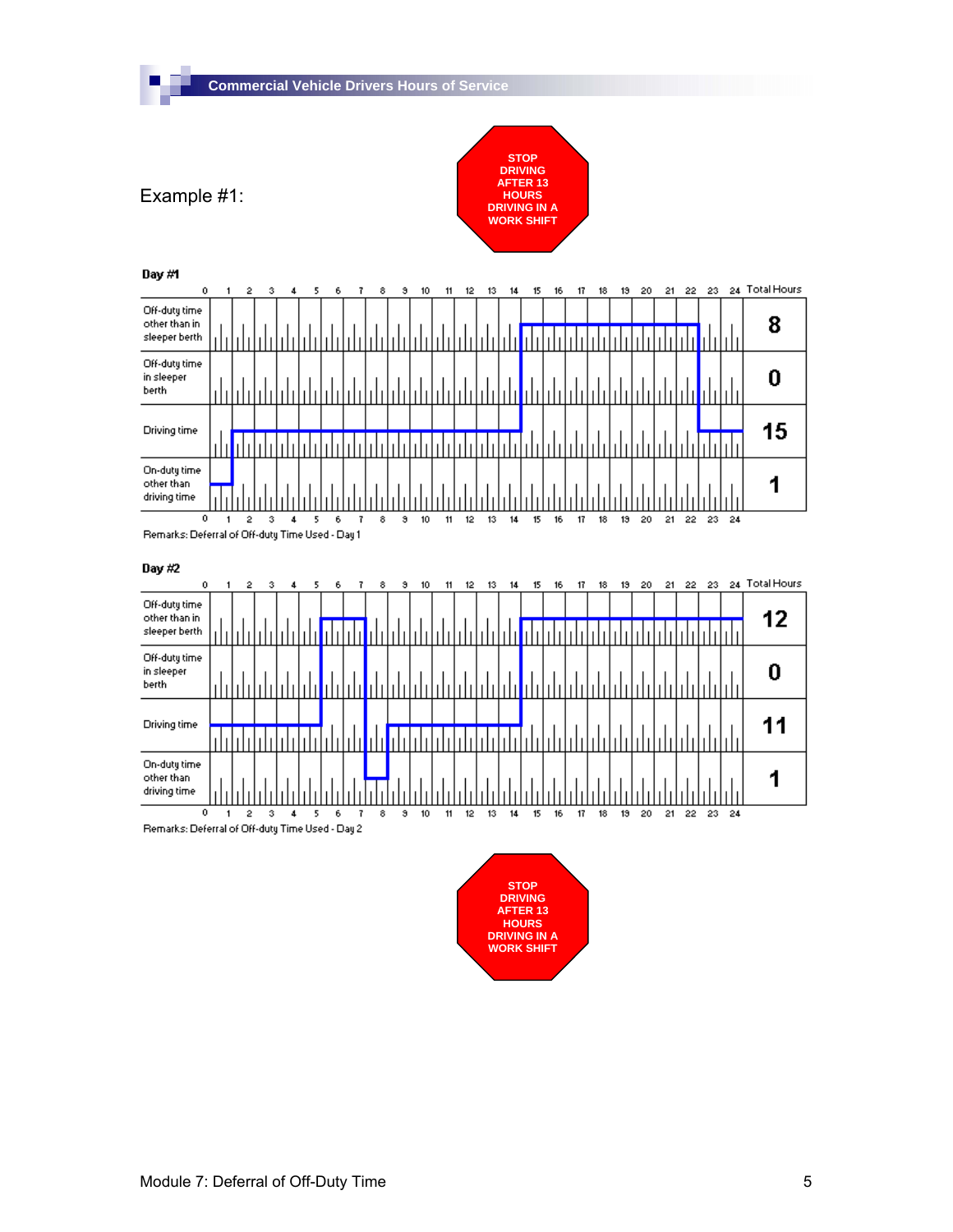

| <b>Daily Limits</b> (24-hour period specified by carrier) |                                                                                                                                                                                            |                                                                                                                                                                                                                                  |  |
|-----------------------------------------------------------|--------------------------------------------------------------------------------------------------------------------------------------------------------------------------------------------|----------------------------------------------------------------------------------------------------------------------------------------------------------------------------------------------------------------------------------|--|
|                                                           | Deferred Time Requirements (option to move up to 2 hours of off-duty time to<br>second day):                                                                                               |                                                                                                                                                                                                                                  |  |
| ⊻                                                         | Total driving time in 2 days $\leq$ 26 hours<br>$(15$ hours Day 1 + 11 hours Day 2 = 26 hours)                                                                                             |                                                                                                                                                                                                                                  |  |
| $\bm{\mathsf{\Sigma}}$                                    |                                                                                                                                                                                            | Total off-duty time in 2 days $\geq 20$ hours<br>$(8 \text{ hours Day } 1 + 12 \text{ hours Day } 2 = 20 \text{ hours})$                                                                                                         |  |
|                                                           | ⊻                                                                                                                                                                                          | Core off-duty time for Day 1<br>- At least 8 consecutive off-duty hours taken in Day 1<br>$(14:00 - 22:00$ Day 1)                                                                                                                |  |
|                                                           | $\boldsymbol{\mathsf{\Sigma}}$                                                                                                                                                             | Core off-duty time for Day 2<br>- At least 10 consecutive off-duty hours taken in Day 2<br>$(14:00 - 24:00$ Day 2)                                                                                                               |  |
|                                                           | $\boldsymbol{\mathsf{\Sigma}}$                                                                                                                                                             | Additional off-duty time for Day 2<br>- At least 2 off-duty hours (blocks $\geq$ 30 minutes) that are not<br>part of 10 consecutive hours in Day 2 $(5.00 - 7.00$ Day 2)                                                         |  |
|                                                           | next core rest period)                                                                                                                                                                     | <b>Work Shift Limits</b> (period between end of one core rest period and start of                                                                                                                                                |  |
| ⊻                                                         |                                                                                                                                                                                            | Core rest period (minimum 8 consecutive hours) taken after 13 hours of<br>driving in a work shift<br>(Work Shift 1 Driving Time: 1:00 - 14:00 = 13 hours)<br>(Work Shift 2 Driving Times: 22:00 - 5:00; 8:00 - 14:00 = 13 hours) |  |
| Ⅳ                                                         |                                                                                                                                                                                            | Core rest period (minimum 8 consecutive hours) taken after 14 hours<br>on-duty in a work shift<br>(Work Shift 1 On-Duty Time: 0:00 - 14:00 = 14 hours)<br>(Work Shift 2 On-Duty Time: 22:00 - 5:00; 7:00 - 14:00 = 14 hours)     |  |
| $\bm{\mathcal{V}}$                                        | Core rest period (minimum 8 consecutive hours) taken after 16 hours<br>elapsed time in a work shift<br>(Work Shift 1: 0:00 - 14:00 = 14 hours)<br>(Work Shift 2: 22:00 - 14:00 = 16 hours) |                                                                                                                                                                                                                                  |  |

The driver declares deferral of off-duty time by recording Deferral of Off-duty Time Used - Day One and Day Two in the "Remarks" section of the daily log.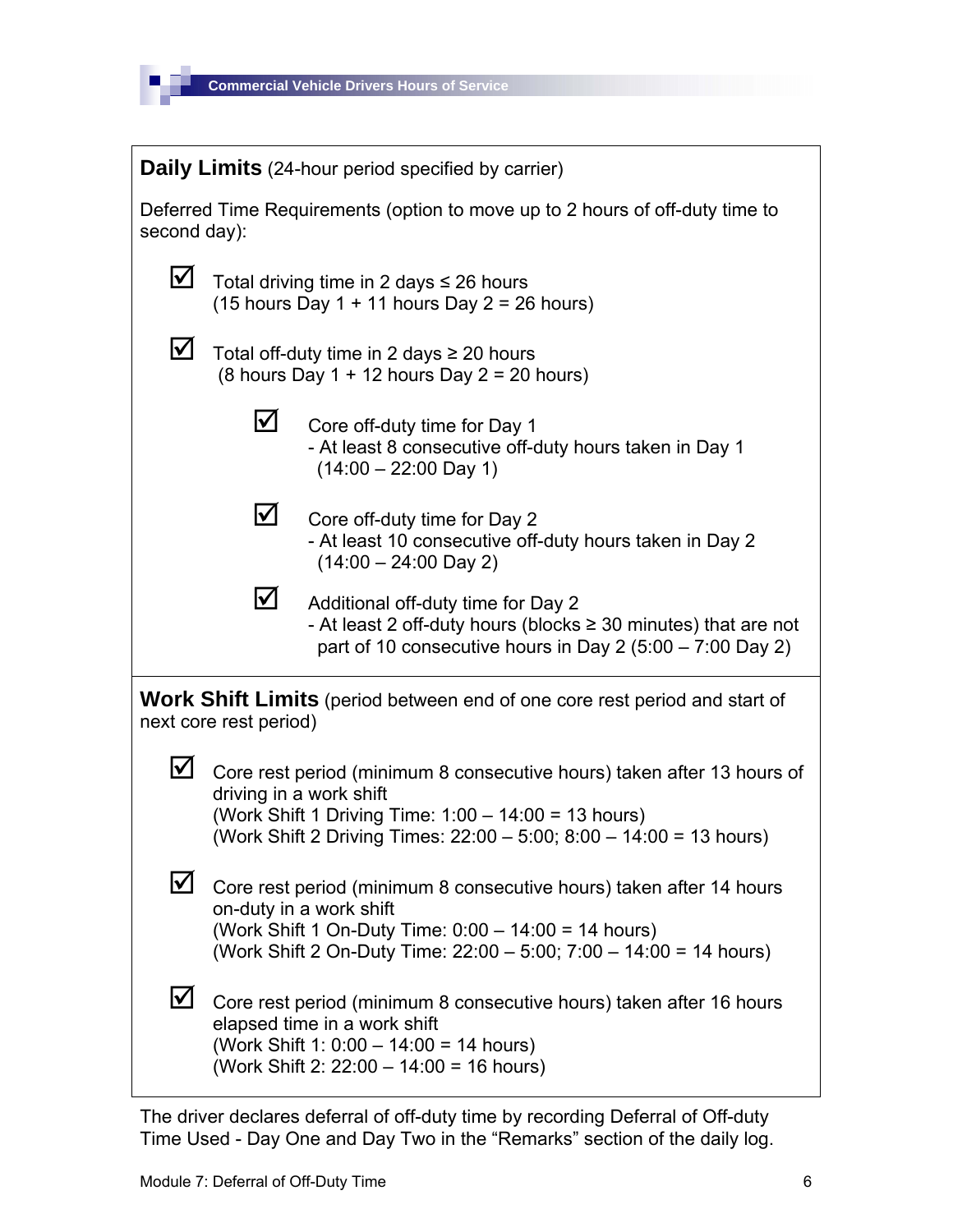



 $\overline{\phantom{a}}$ 



Remarks: Deferral of Off-duty Time Used - Day 1

Day #2



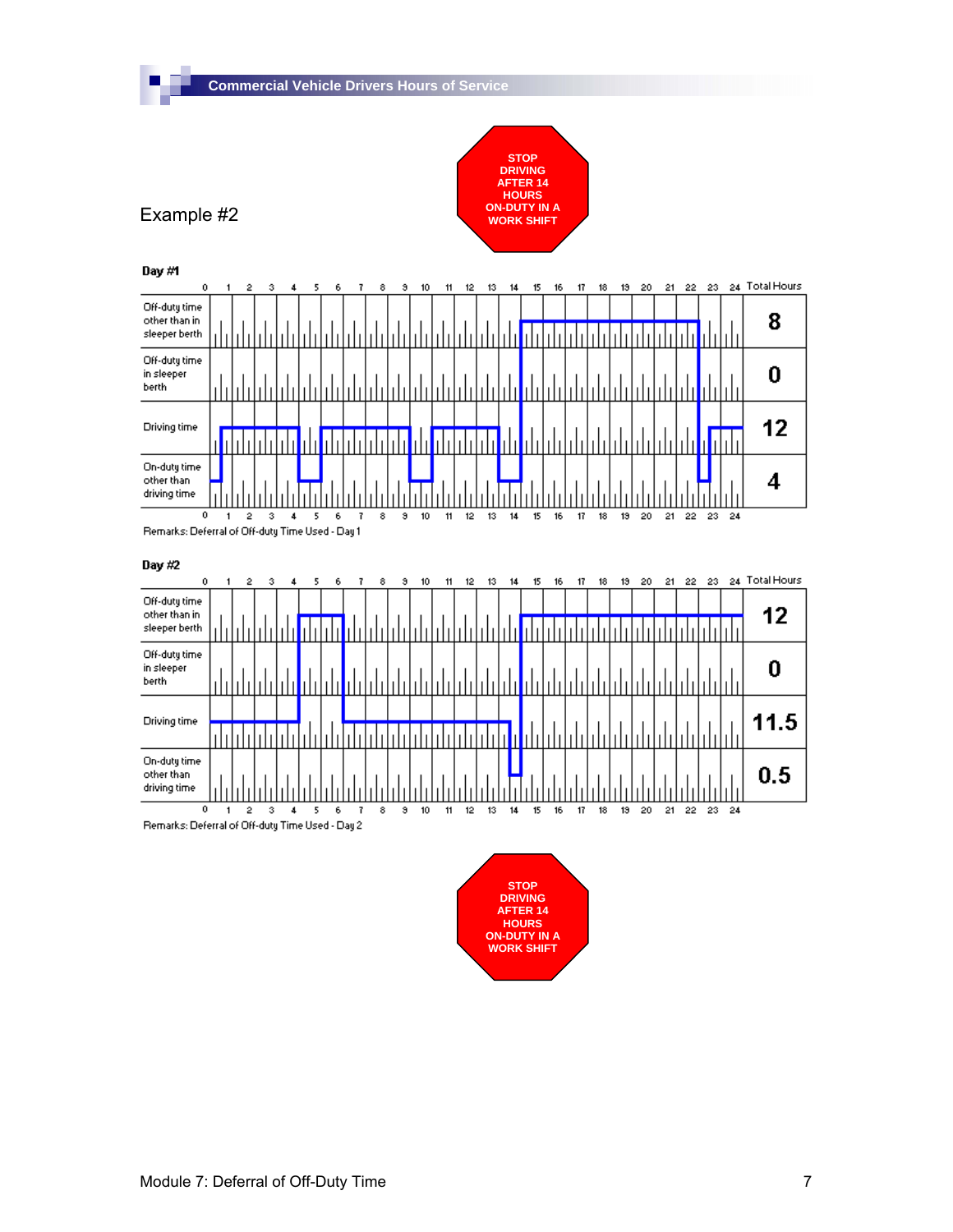

**Daily Limits** (24-hour period specified by carrier) Deferred Time Requirements (option to move up to 2 hours of off-duty time to second day):  $\triangledown$  Total driving time in 2 days  $\leq$  26 hours (8 hours Day 1 + 12 hours Day 2 = 20 hours)  $\triangledown$  Total off-duty time in 2 days  $\ge$  20 hours (8 hours Day  $1 + 12$  hours Day  $2 = 20$  hours)  $\blacksquare$  Core off-duty time for Day 1 - At least 8 consecutive off-duty hours taken in Day 1  $(14:00 - 22:00 \text{ Day } 1)$  $\triangleright$  Core off-duty time for Day 2 - At least 10 consecutive off-duty hours taken in Day 2 (14:00 – 24:00 Day 2)  $\triangleright$  Additional off-duty time for Day 2 - At least 2 off-duty hours (blocks ≥ 30 minutes) that are not part of 10 consecutive hours in Day 2 (4:00 – 6:00 Day 2) **Work Shift Limits** (period between end of one core rest period and start of next core rest period)  $\Box$  Core rest period (minimum 8 consecutive hours) taken after 13 hours of driving in a work shift (Work Shift 1 Driving Time: 0:30 – 4:00; 5:00 – 9:00; 10:00 – 13:00 = 10.5 hours) (Work Shift 2 Driving Times: 22:30 – 4:00; 6:00 – 13:30 = 13 hours)  $\triangledown$  Core rest period (minimum 8 consecutive hours) taken after 14 hours on-duty in a work shift (Work Shift 1 On-Duty Time: 0:00 – 14:00 = 14 hours) (Work Shift 2 On-Duty Time: 22:00 – 4:00; 6:00 – 14:00 = 14 hours)  $\mathbf \Sigma$  Core rest period (minimum 8 consecutive hours) taken after 16 hours elapsed time in a work shift (Work Shift 1: 0:00 – 14:00 = 14 hours) (Work Shift 2: 22:00 – 14:00 = 16 hours)

The driver declares deferral of off-duty time by recording Deferral of Off-duty Time Used - Day One and Day Two in the "Remarks" section of the daily log.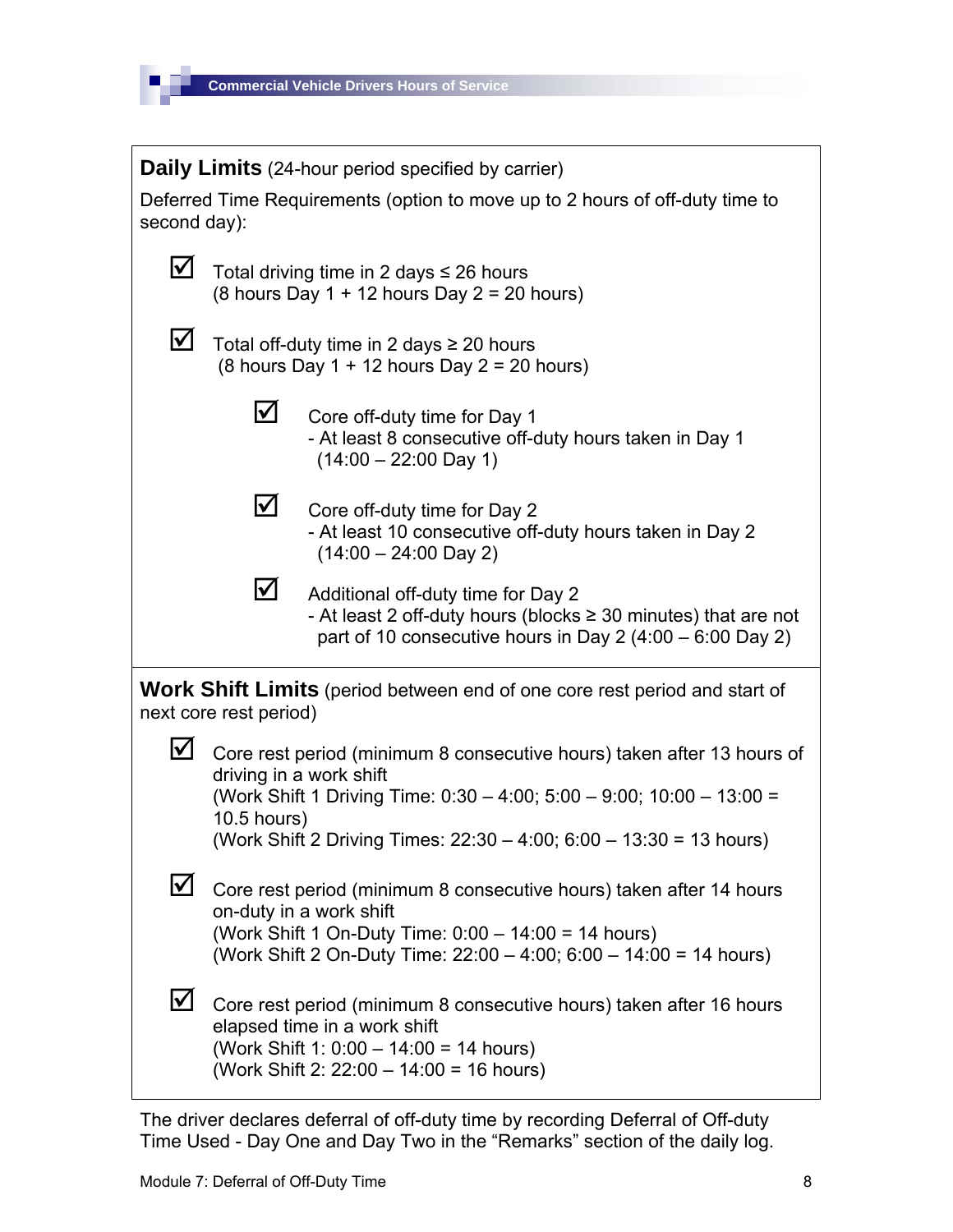## **How often can a driver apply the off-duty time deferral?**

A driver can use the off-duty time deferral option every second day. The driver must declare the deferral of off-duty time by recording it in the "Remarks" section of the daily log. The driver must record Deferral of Off-duty Time Used - Day One or Day Two.

Example #3:

П



Using this example, a driver could continue to defer off-duty time every second day.

| Monday    | Deferral of Off-Duty Time Used - Day 1 |
|-----------|----------------------------------------|
| Tuesday   | Deferral of Off-Duty Time Used - Day 2 |
| Wednesday | Deferral of Off-Duty Time Used - Day 1 |
| Thursday  | Deferral of Off-Duty Time Used - Day 2 |
| Friday    | Deferral of Off-Duty Time Used - Day 1 |
| Saturday  | Deferral of Off-Duty Time Used - Day 2 |
|           |                                        |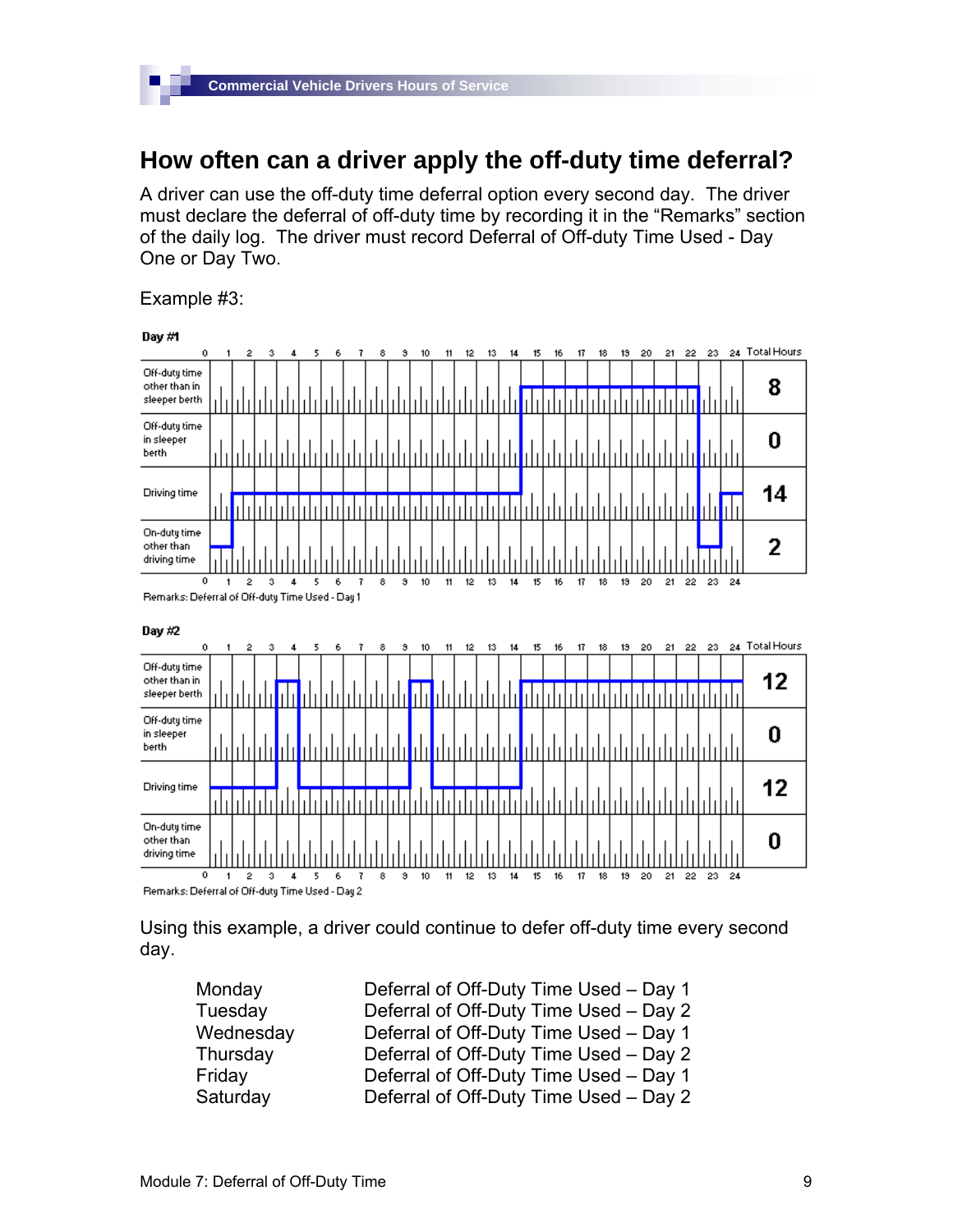

E

## **Summary of Daily and Work Shift Limits**

|                            | <b>Daily Limits</b> (24-hour period specified by carrier)                                                                                                                                                                                                                |
|----------------------------|--------------------------------------------------------------------------------------------------------------------------------------------------------------------------------------------------------------------------------------------------------------------------|
|                            | <b>Regular Time Requirements:</b>                                                                                                                                                                                                                                        |
| $\boldsymbol{\mathsf{M}}$  | No driving after 13 hours driving                                                                                                                                                                                                                                        |
| $\blacktriangledown$       | No driving after 14 hours on-duty                                                                                                                                                                                                                                        |
| $\boldsymbol{\nabla}$      | At least 10 hours off-duty before driver can drive again<br>- 8 consecutive off-duty hours<br>- 2 additional off-duty hours (blocks $\geq$ 30 minutes) that are not part of 8<br>consecutive hours                                                                       |
| second day):               | Deferred Time Requirements (option to move up to 2 hours of off-duty time to                                                                                                                                                                                             |
| $\boldsymbol{\mathcal{N}}$ | Total driving time in 2 days $\leq$ 26 hours                                                                                                                                                                                                                             |
| $\bm{\mathcal{V}}$         | Total off-duty time in 2 days $\geq$ 20 hours                                                                                                                                                                                                                            |
| $\boldsymbol{\mathsf{M}}$  | Off-duty time for Day 1 and Day 2<br>- At least 8 consecutive off-duty hours taken in Day 1<br>- At least 10 consecutive off-duty hours taken in Day 2<br>- 2 additional off-duty hours (blocks $\geq$ 30 minutes) that are not part of 10<br>consecutive hours in Day 2 |
|                            | <b>Work Shift Limits</b> (period between end of one core rest period and start of<br>next core rest period)                                                                                                                                                              |
| I√                         | No driving after 13 hours driving                                                                                                                                                                                                                                        |
| $\boldsymbol{\mathcal{N}}$ | No driving after 14 hours on-duty                                                                                                                                                                                                                                        |
| l✔                         | No driving after 16 hours elapsed time (includes all time in work shift)                                                                                                                                                                                                 |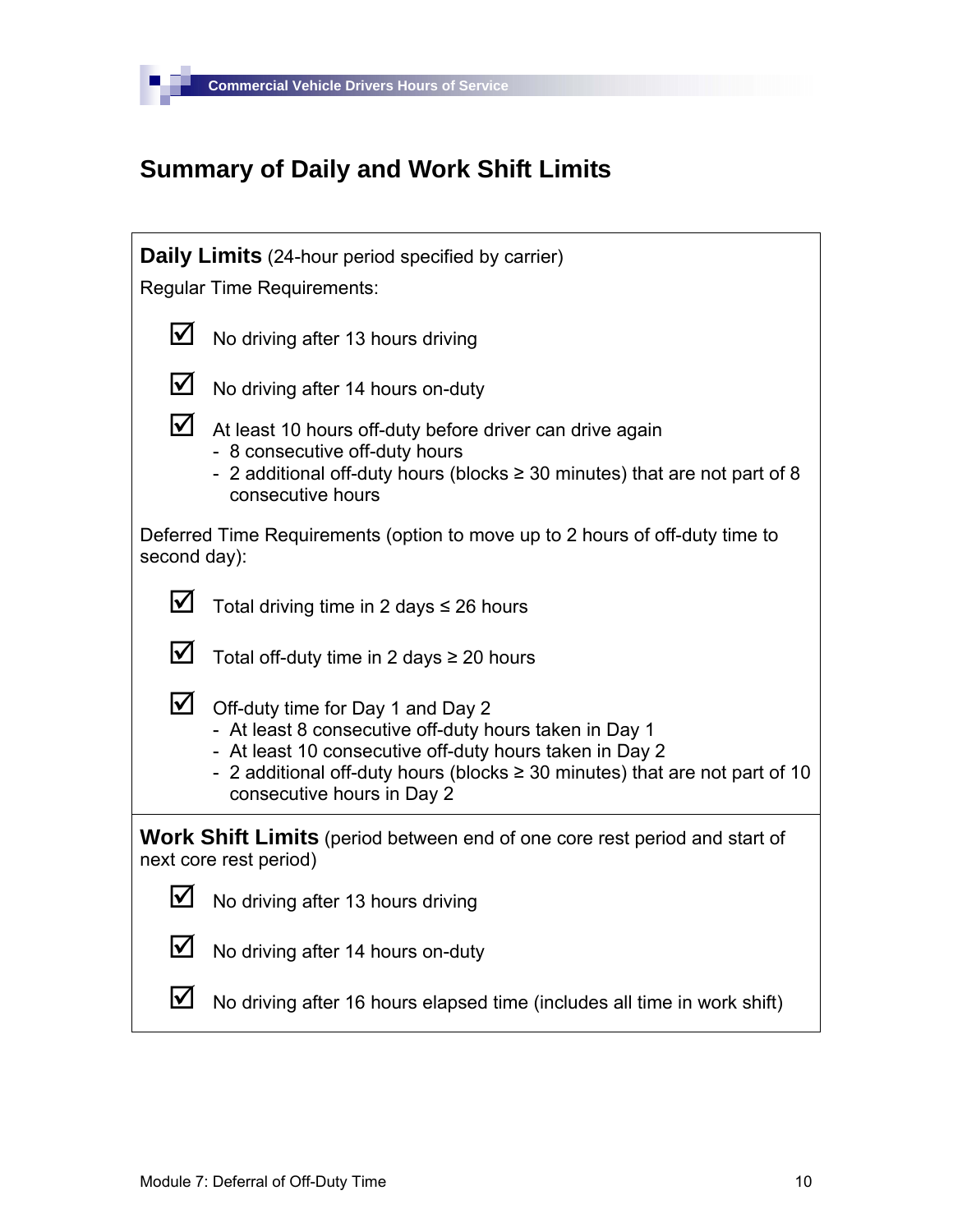## **Module Self-Check Questions**

 $\blacksquare$ 

If you can answer the following questions, you are ready to move to the next module. If you can't answer the questions, please review the module again before continuing.

- 1) How many daily off-duty hours can a driver defer under the Federal *Commercial Vehicle Drivers Hours of Service Regulations*?
- 2) List the conditions for the use of the daily off-duty deferral option.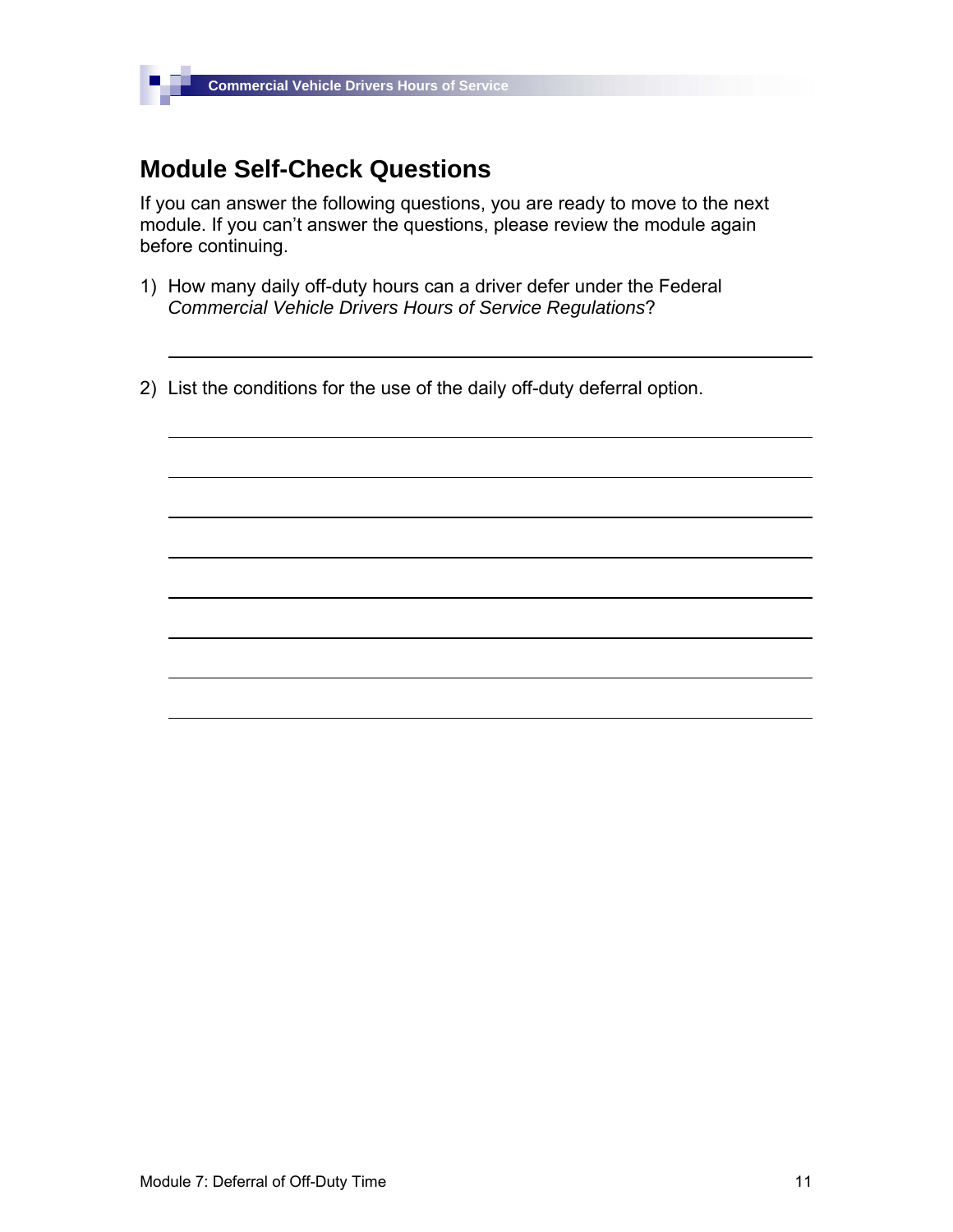

3) Review the following daily logs and identify any work shift or daily limit violations.

Driver #1

П

Note: The driver had 8 consecutive hours of off-duty time (core rest) before starting Day #1.

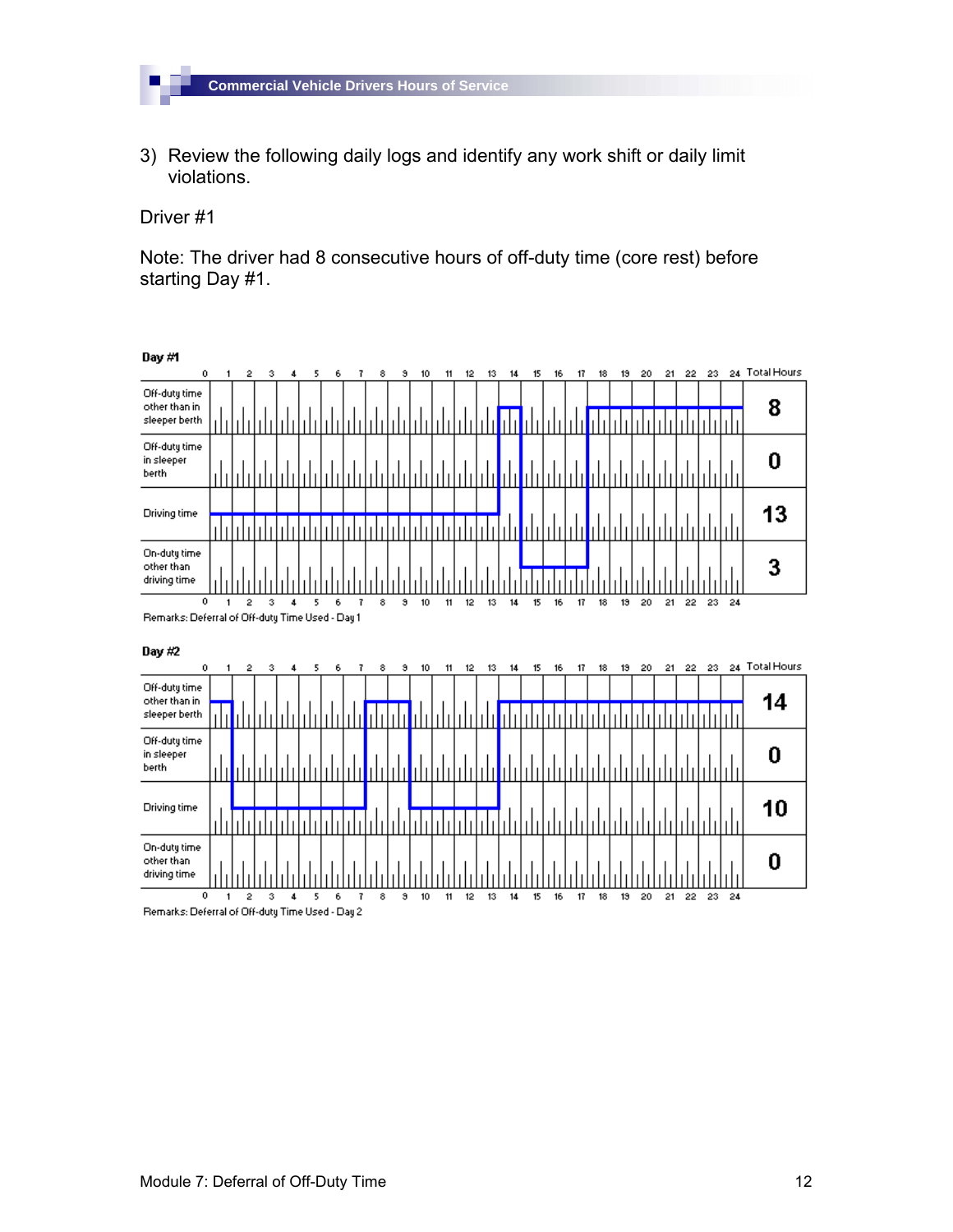

П

Note: The driver had 8 consecutive hours of off-duty time (core rest) before starting Day #1.

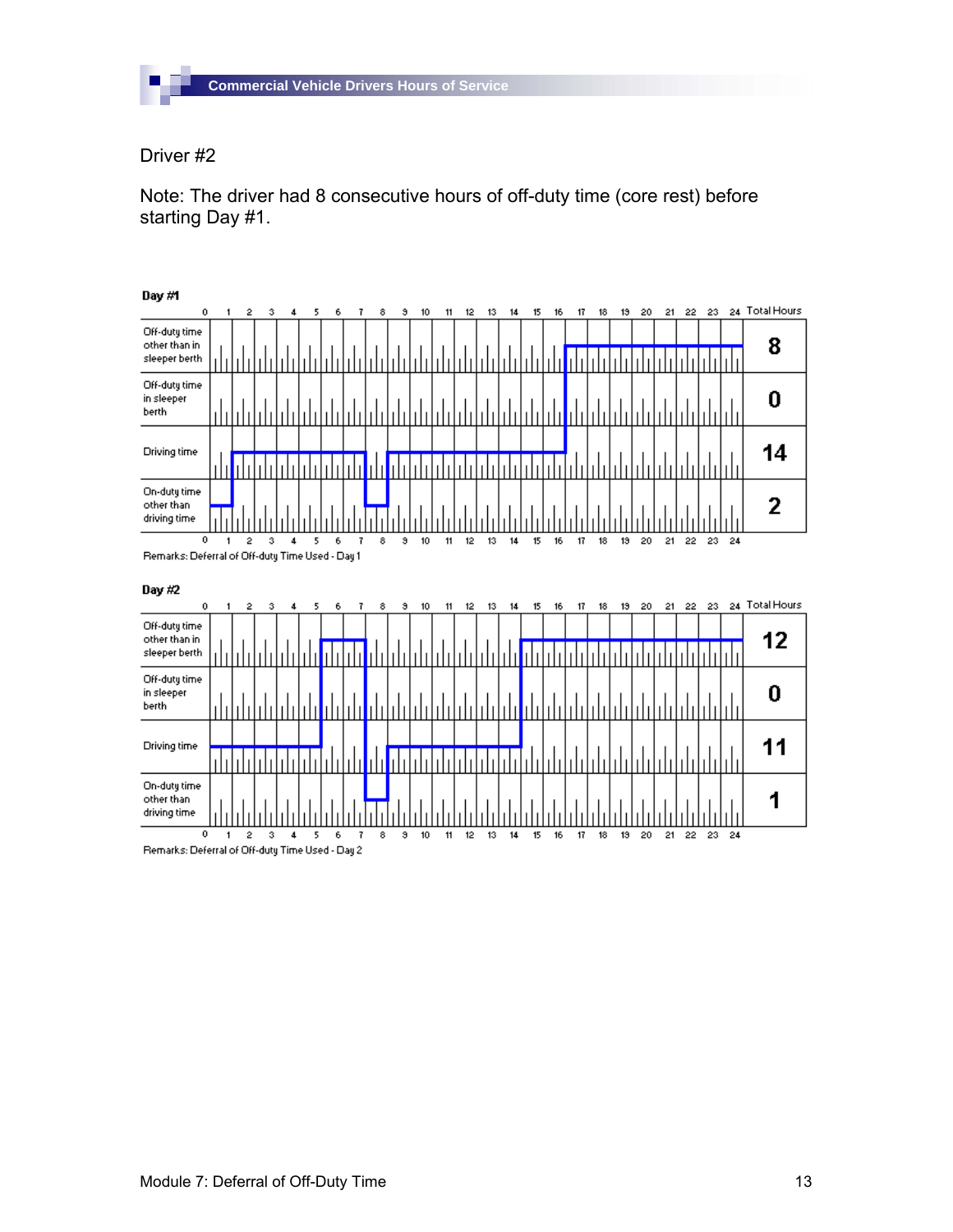

П

Note: The driver had 8 consecutive hours of off-duty time (core rest) before starting Day #1.

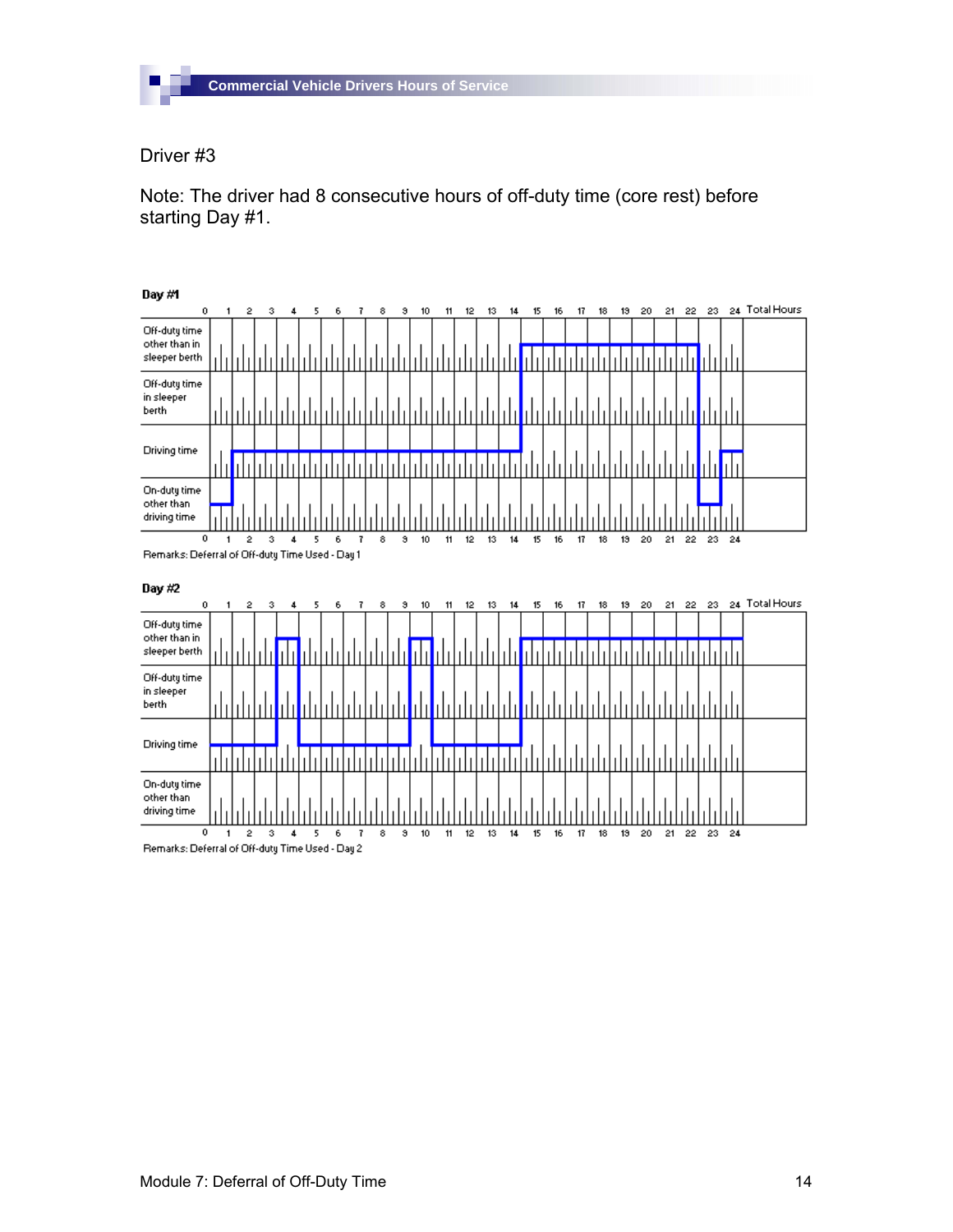

## **Answers to Module Self-Check Questions**

- 1) How many daily off-duty hours can a driver defer under the Federal *Commercial Vehicle Drivers Hours of Service Regulations*?
	- Up to 2 hours
- 2) List the conditions for the use of the daily off-duty deferral option.

|    | Total driving time in 2 days $\leq$ 26 hours                                                              |                                                                                                                                                    |  |
|----|-----------------------------------------------------------------------------------------------------------|----------------------------------------------------------------------------------------------------------------------------------------------------|--|
| IV | Total off-duty time in 2 days $\geq$ 20 hours                                                             |                                                                                                                                                    |  |
|    | $ \!\sqrt{}$                                                                                              | Core off-duty time for Day 1<br>- At least 8 consecutive off-duty hours taken in Day 1                                                             |  |
|    | $\blacktriangledown$                                                                                      | Core off-duty time for Day 2<br>- At least 10 consecutive off-duty hours taken in Day 2                                                            |  |
|    | ⊻                                                                                                         | Additional off-duty time for Day 2<br>- At least 2 off-duty hours (blocks $\geq$ 30 minutes) that are not<br>part of 10 consecutive hours in Day 2 |  |
| Ⅳ  |                                                                                                           | Core rest period (minimum 8 consecutive hours) taken after 13 hours of<br>driving in a work shift                                                  |  |
| l✔ | Core rest period (minimum 8 consecutive hours) taken after 14 hours<br>on-duty in a work shift            |                                                                                                                                                    |  |
| Ⅳ  |                                                                                                           | Core rest period (minimum 8 consecutive hours) taken after 16 hours<br>elapsed time in a work shift                                                |  |
| V  | "Remarks" section – indicate Off-duty Time Deferral Used and indicate<br>whether it is Day One or Day Two |                                                                                                                                                    |  |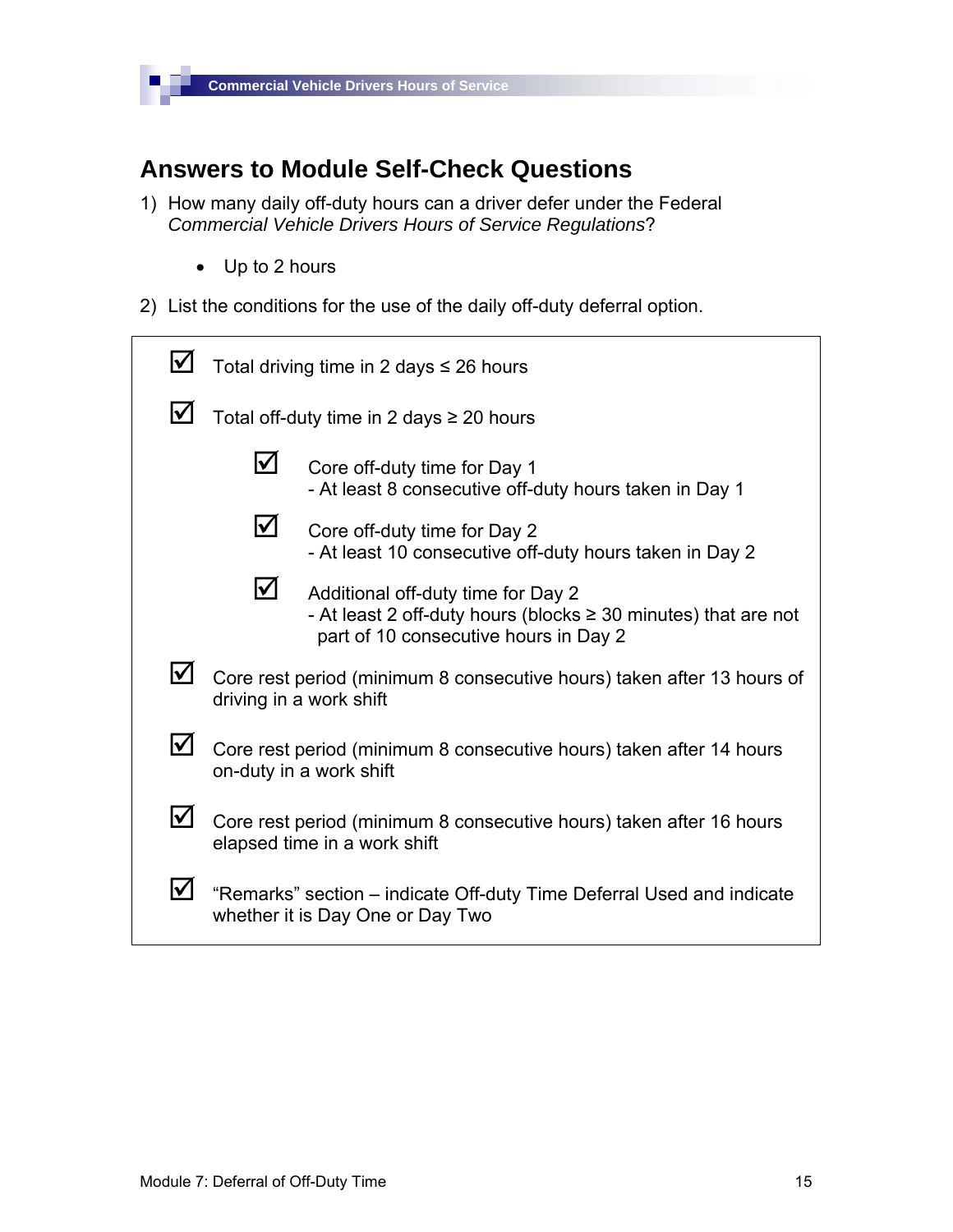

3) Review the following daily logs and identify any work shift or daily limit violations.

Driver #1

П

Note: The driver had 8 consecutive hours of off-duty time (core rest) before starting Day #1.

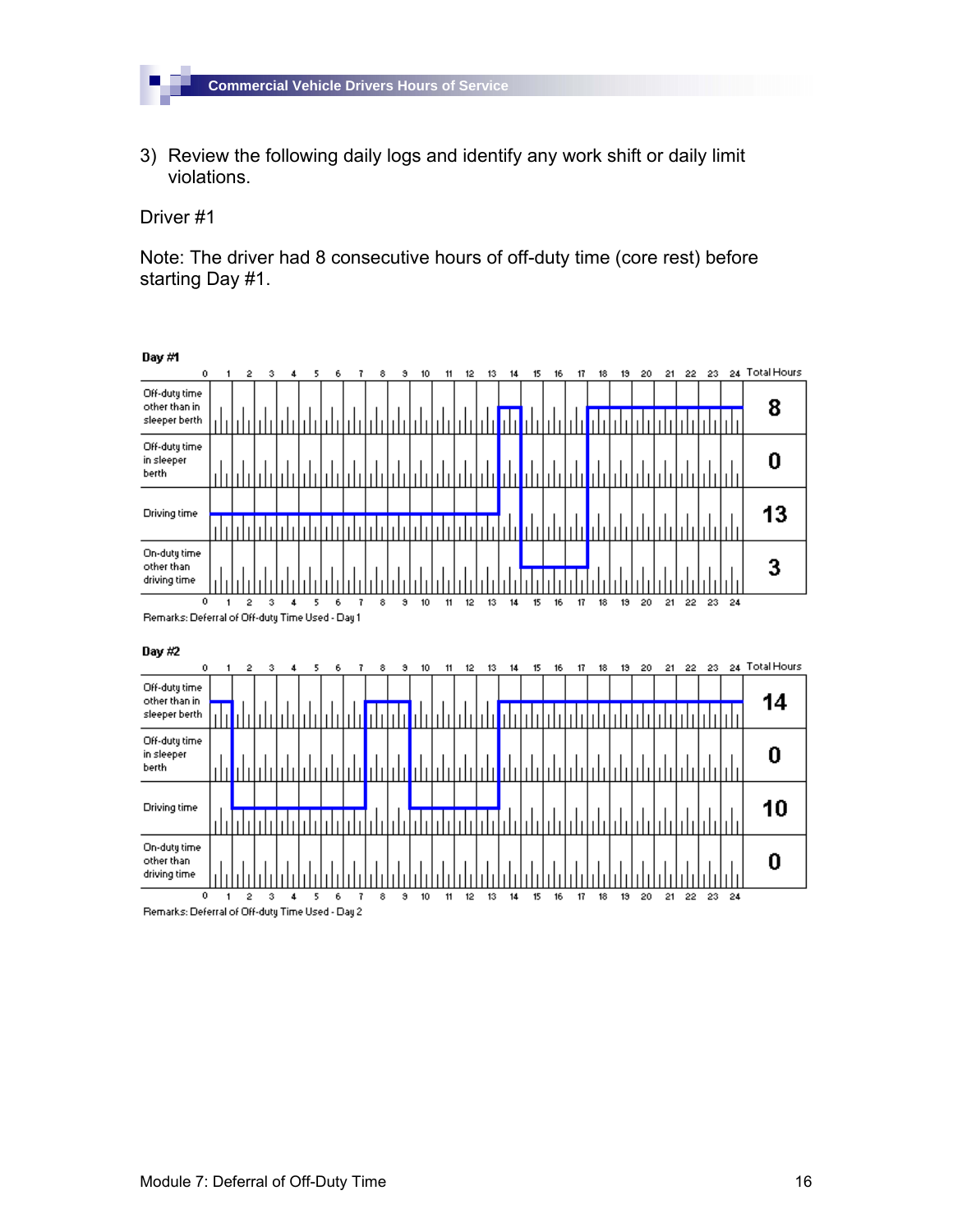

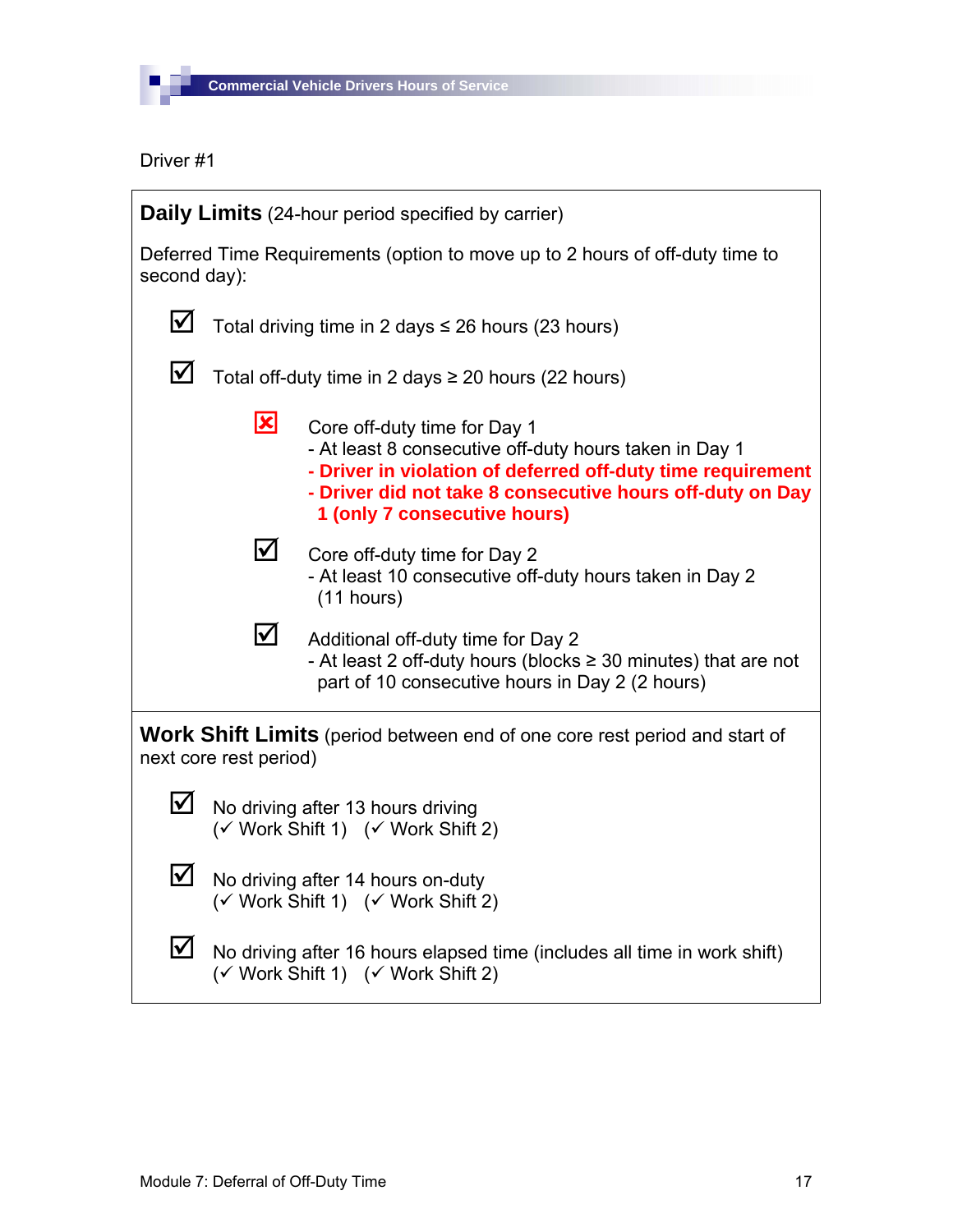

П

Note: The driver had 8 consecutive hours of off-duty time (core rest) before starting Day #1.

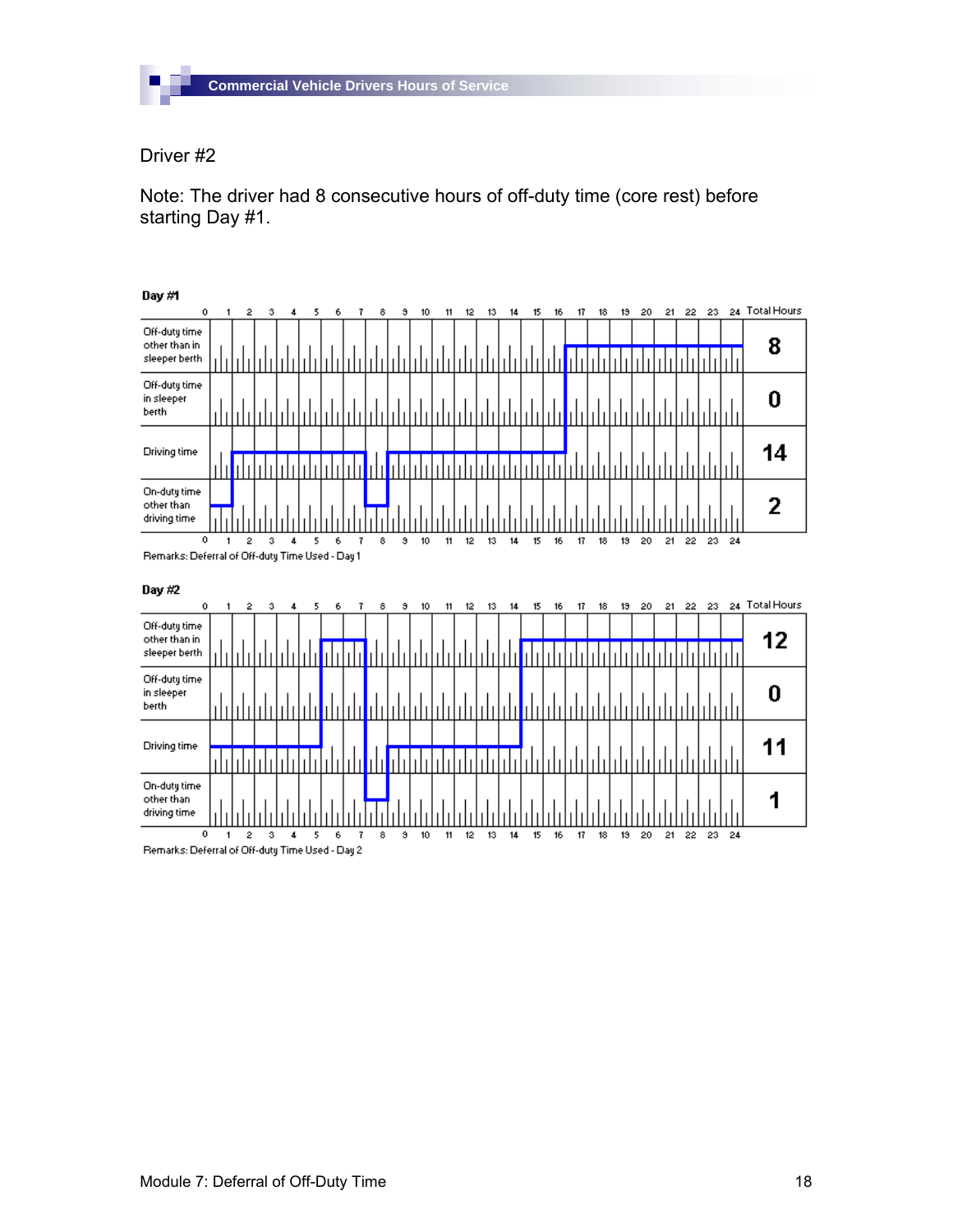

| <b>Daily Limits</b> (24-hour period specified by carrier) |                                                                                                               |                                                                                                                                                                                              |  |  |
|-----------------------------------------------------------|---------------------------------------------------------------------------------------------------------------|----------------------------------------------------------------------------------------------------------------------------------------------------------------------------------------------|--|--|
| $day)$ :                                                  |                                                                                                               | Deferred Time Requirements (option to move 2 hours of off-duty time to second                                                                                                                |  |  |
| M                                                         |                                                                                                               | Total driving time in 2 days $\leq$ 26 hours (25 hours)                                                                                                                                      |  |  |
| $\boldsymbol{\mathsf{V}}$                                 | Total off-duty time in 2 days ≥ 20 hours (20 hours)                                                           |                                                                                                                                                                                              |  |  |
|                                                           | $\bm{\triangledown}$                                                                                          | Core off-duty time for Day 1<br>- At least 8 consecutive off-duty hours taken in Day 1<br>$(8 \text{ hours})$                                                                                |  |  |
|                                                           | M                                                                                                             | Core off-duty time for Day 2<br>- At least 10 consecutive off-duty hours taken in Day 2<br>(10 hours)                                                                                        |  |  |
|                                                           | $\boldsymbol{\mathsf{M}}$                                                                                     | Additional off-duty time for Day 2<br>- At least 2 off-duty hours (blocks $\geq$ 30 minutes) that are not<br>part of 10 consecutive hours in Day 2 (2 hours)                                 |  |  |
|                                                           | next core rest period)                                                                                        | <b>Work Shift Limits</b> (period between end of one core rest period and start of                                                                                                            |  |  |
| $\vert x \vert$                                           |                                                                                                               | No driving after 13 hours driving                                                                                                                                                            |  |  |
|                                                           |                                                                                                               | Drive after 13 hours driving time on Day 1<br>The 13 <sup>th</sup> hour was reached at 15:00 on Day 1<br>Driver drove in violation from 15:00 - 16:00 for a total of 1<br>hour in violation  |  |  |
| $\vert \mathbf{x} \vert$                                  |                                                                                                               | No driving after 14 hours on-duty                                                                                                                                                            |  |  |
|                                                           |                                                                                                               | Drive after 14 hours on-duty time on Day 1<br>The 14 <sup>th</sup> hour was reached at 14:00 on Day 1<br>Driver drove in violation from 14:00 - 16:00 for a total of 2<br>hours in violation |  |  |
| M                                                         | No driving after 16 hours elapsed time (includes all time in work shift)<br>(√ Work Shift 1) (√ Work Shift 2) |                                                                                                                                                                                              |  |  |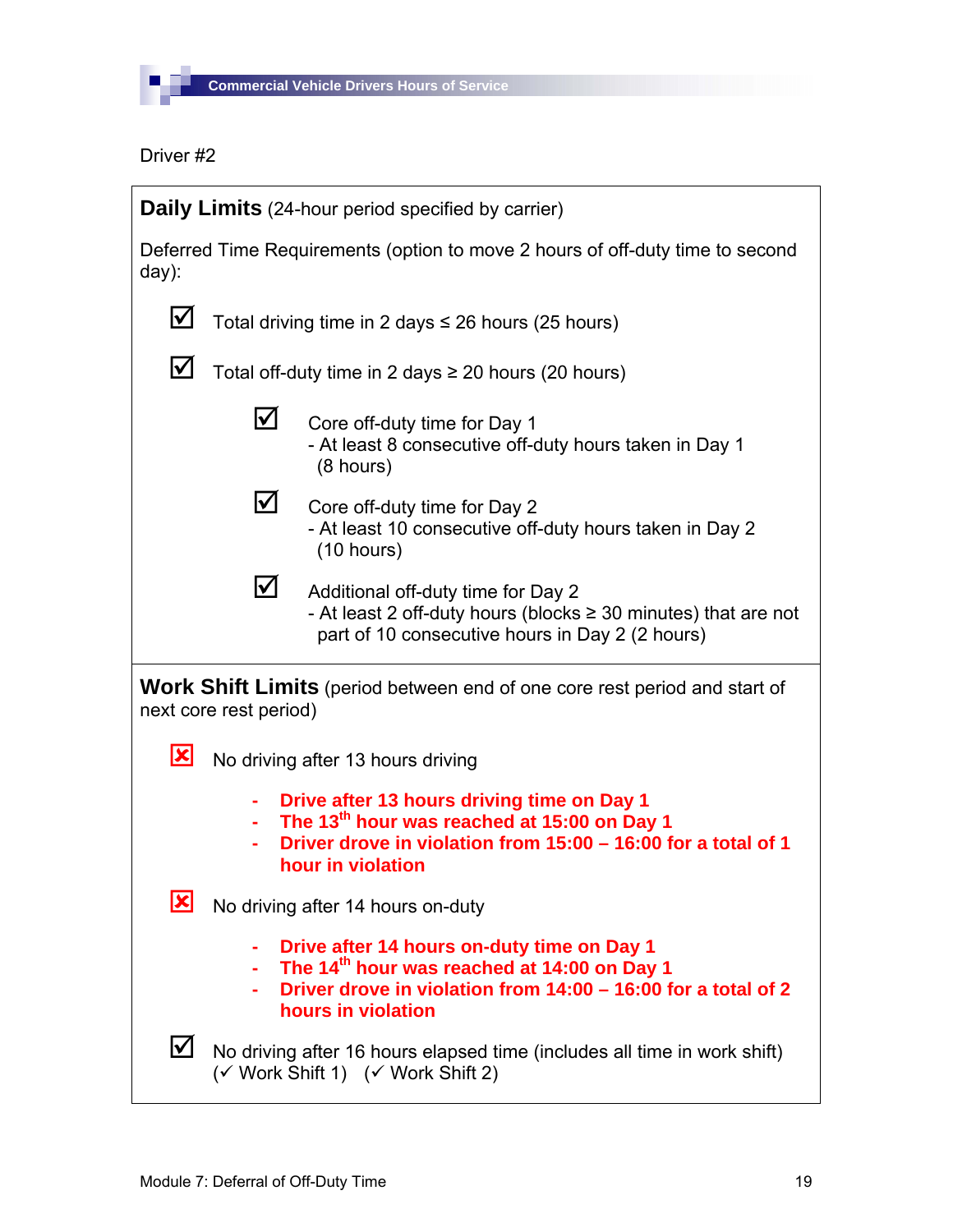

П

Note: The driver had 8 consecutive hours of off-duty time (core rest) before starting Day #1.

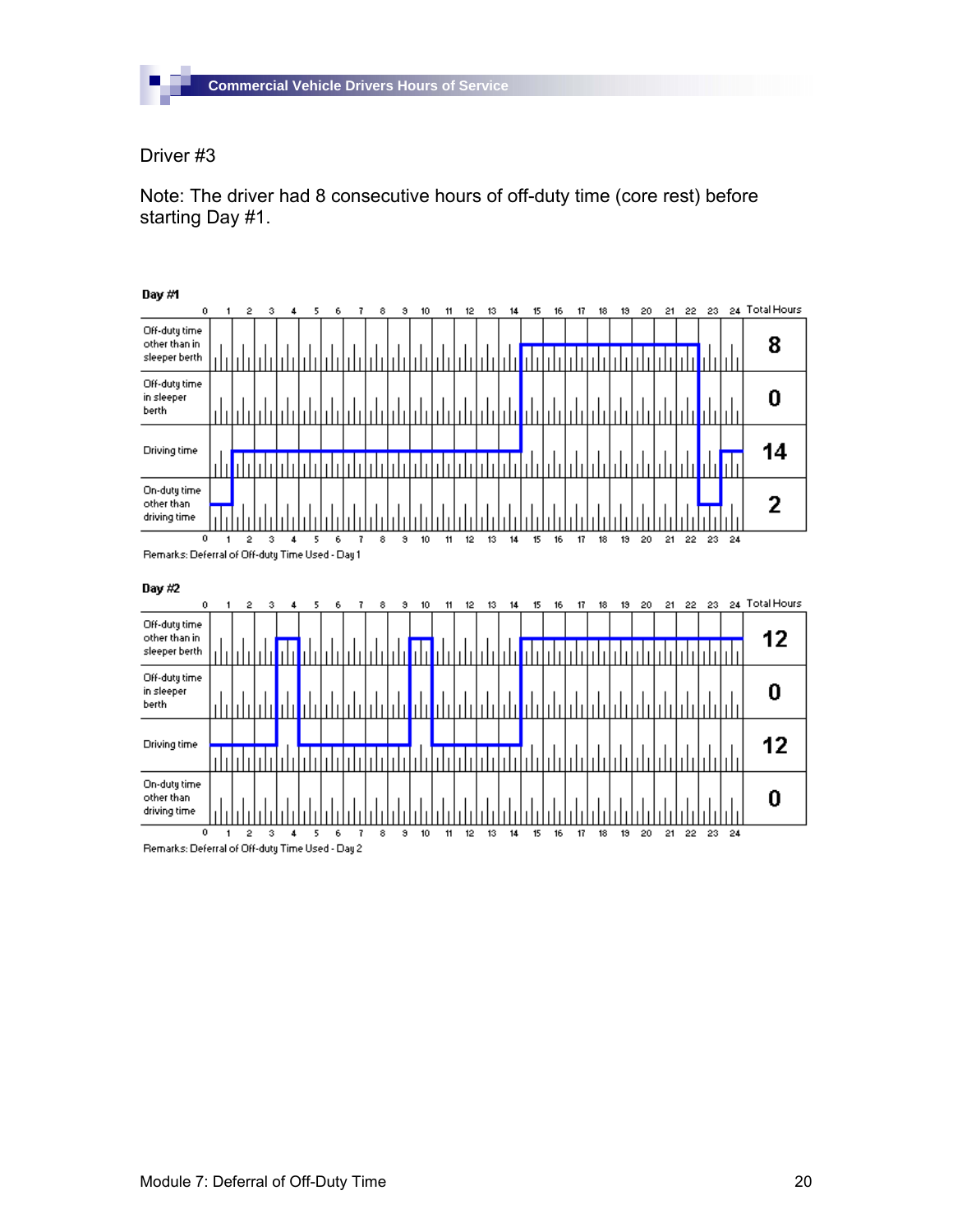

| <b>Daily Limits</b> (24-hour period specified by carrier) |                                                                                                               |                                                                                                                                                              |  |
|-----------------------------------------------------------|---------------------------------------------------------------------------------------------------------------|--------------------------------------------------------------------------------------------------------------------------------------------------------------|--|
|                                                           | Deferred Time Requirements (option to move up to 2 hours of off-duty time to<br>second day):                  |                                                                                                                                                              |  |
| $\boldsymbol{\mathsf{\large{\vee}}}$                      | Total driving time in 2 days $\leq$ 26 hours (26 hours)                                                       |                                                                                                                                                              |  |
| $\bm{\mathsf{\large{\vee}}}$                              | Total off-duty time in 2 days $\geq$ 20 hours (20 hours)                                                      |                                                                                                                                                              |  |
|                                                           | $\blacktriangledown$                                                                                          | Core off-duty time for Day 1<br>- At least 8 consecutive off-duty hours taken in Day 1<br>(8 hours)                                                          |  |
|                                                           | $\Delta$                                                                                                      | Core off-duty time for Day 2<br>- At least 10 consecutive off-duty hours taken in Day 2<br>(10 hours)                                                        |  |
|                                                           | M                                                                                                             | Additional off-duty time for Day 2<br>- At least 2 off-duty hours (blocks $\geq$ 30 minutes) that are not<br>part of 10 consecutive hours in Day 2 (2 hours) |  |
|                                                           | next core rest period)                                                                                        | Work Shift Limits (period between end of one core rest period and start of                                                                                   |  |
| $\blacktriangledown$                                      |                                                                                                               | No driving after 13 hours driving<br>(√ Work Shift 1) (√ Work Shift 2)                                                                                       |  |
| M                                                         | No driving after 14 hours on-duty<br>(√ Work Shift 1) (√ Work Shift 2)                                        |                                                                                                                                                              |  |
| $\bm{\mathsf{\underline{V}}}$                             | No driving after 16 hours elapsed time (includes all time in work shift)<br>(√ Work Shift 1) (√ Work Shift 2) |                                                                                                                                                              |  |